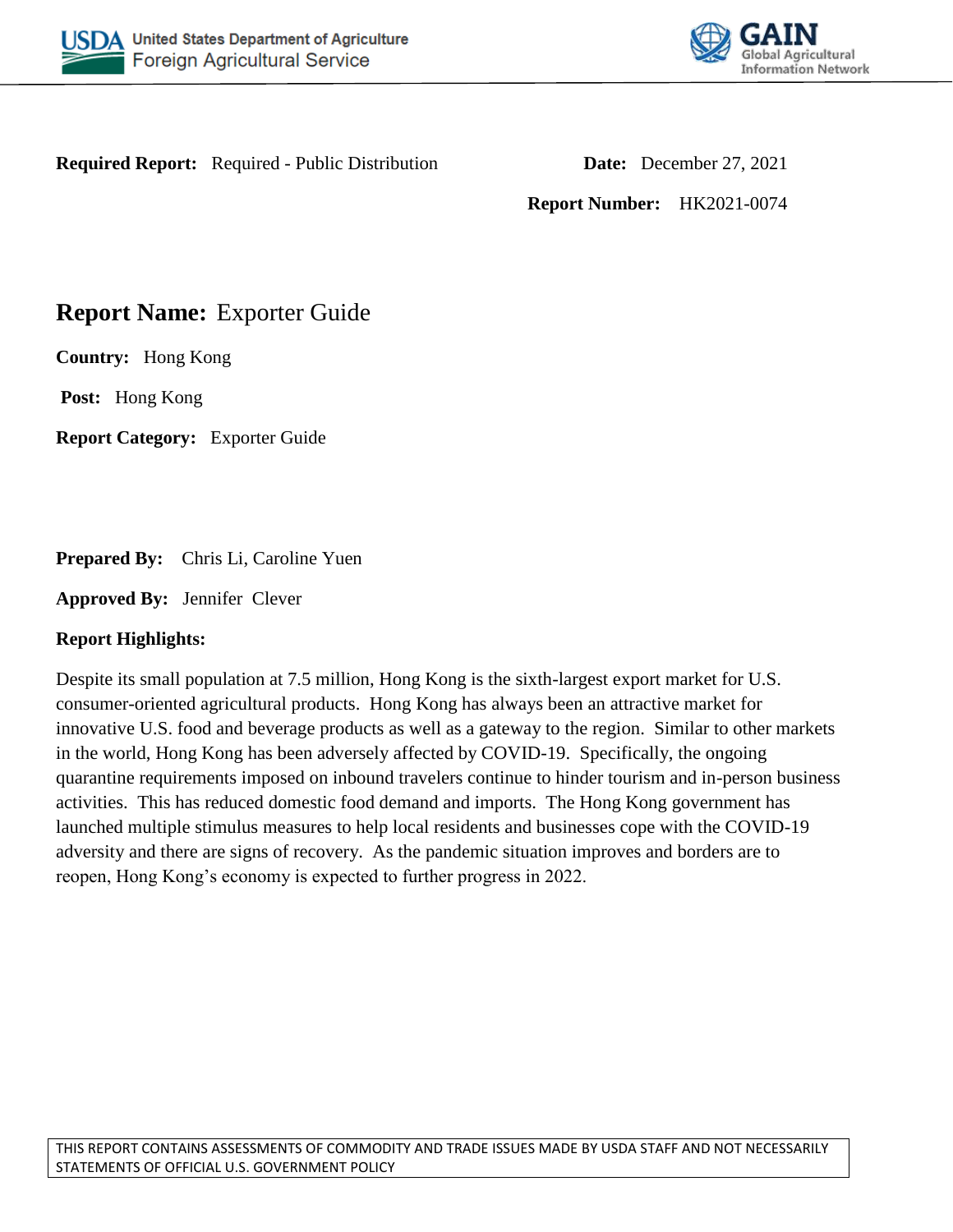# **Market Fact Sheet: Hong Kong \***

#### **Executive Summary**

Hong Kong has a population of 7.5 million and its per capita GDP was \$46,701 in 2020, one of the highest in Asia. Hong Kong is a vibrant city and a major gateway to Asia. Consumers are sophisticated and enjoy cosmopolitan food and beverages. Due to limited arable land, around 95 percent of food in Hong Kong is imported. In 2020, Hong Kong's total imports of agricultural and related products slowed for a second-consecutive year to \$25.5 billion.

#### **Imports of Consumer-Oriented Ag. Products**

In 2020, Hong Kong imports of Consumer-Oriented Agricultural Products slowed to \$22 billion, but still comprised 87 percent of overall agricultural imports. Hong Kong's most popular imported products were fresh fruit, seafood, beef, pork, dairy products, poultry meat, prepared food, wine, bakery products, and non-alcoholic beverages. China, the United States, and Brazil were the top three suppliers.



As land in Hong Kong is limited and extremely expensive, the local food processing sector is small. In 2020, Hong Kong global imports of intermediate products represented 8.2 percent of overall agricultural imports and valued at \$2.1 billion. Imports of bulk agricultural products comprised 1.6 percent and valued at \$403 million.

#### **Food Retail Industry**

In 2020, Hong Kong's retail food sector sales held at \$12.7 billion. The Hong Kong food retail market is made up of supermarkets, convenience stores, and traditional markets. Supermarkets account for over 62 percent of retail food sales. There are 790 supermarkets, 1,300 convenience stores, and nearly 100 traditional markets in Hong Kong, making food shopping very convenient. In 2020, online food sales jumped 80 percent and reached \$436 million.

#### **Food Service Industry**

The Hong Kong HRI food service market consists of hotels, restaurants, and institutions, with most food and beverage sales taking place at restaurants. In 2020, Hong Kong's restaurant receipts dropped 29 percent to \$10.2 billion. The number of restaurants dropped 5 percent compared to the previous year to 15,637. However, restaurant receipts have rebounded in 2021.

#### **Quick Facts CY 2020**

#### **Imports of U.S. Consumer-Oriented Ag. Products**

\$2.15 billion (down 31 percent from CY2019)

#### **Top 10 U.S. Consumer-Oriented Ag. Imports**

Beef, fresh fruit, tree nuts, prepared food, poultry meat, seafood, pet food, processed vegetables, wine, and eggs.

#### **Top Growing Consumer-Oriented Ag. Imports**

Tea, fresh vegetables, fresh fruit, eggs, processed vegetables, prepared food, condiments and sauces, and beef.

#### **Food Industry by Channels**

| Consumer-Oriented Ag. Products: |                |
|---------------------------------|----------------|
| - Gross imports                 | \$22 billion   |
| - Re-exports                    | \$6.96 billion |
| - Retained imports              | \$15.2 billion |
| - Retail food sales             | \$12.7 billion |
| - Restaurant receipts           | \$10.2 billion |

#### **GDP/Population**

Population: 7.5 million

GDP per capita: \$46,701

#### **Food Processing Industry Strengths/Weaknesses/Opportunities/Challenges**

| <b>Strengths</b>                                                                                                       | Weaknesses                                                                                                                                                                                       |
|------------------------------------------------------------------------------------------------------------------------|--------------------------------------------------------------------------------------------------------------------------------------------------------------------------------------------------|
| - Large and free market<br>with affluent<br>customers.<br>U.S. products are<br>perceived as high-<br>quality and safe. | Cost of shipment from the<br>U.S. is high.<br>Hong Kong importers' order<br>size tends to be smaller than<br>other export destinations.                                                          |
| <i><b>Opportunities</b></i>                                                                                            | <i>Challenges</i>                                                                                                                                                                                |
| - Hong Kong customers<br>are open to new<br>products.<br>- Hong Kong is a major<br>trading hub for Asia.               | - Keen competition from other<br>food supplying countries.<br>- A stronger U.S. dollar makes<br>U.S. products less price<br>competitive.<br>Inability to meet in-person<br>with Hong Kong buyers |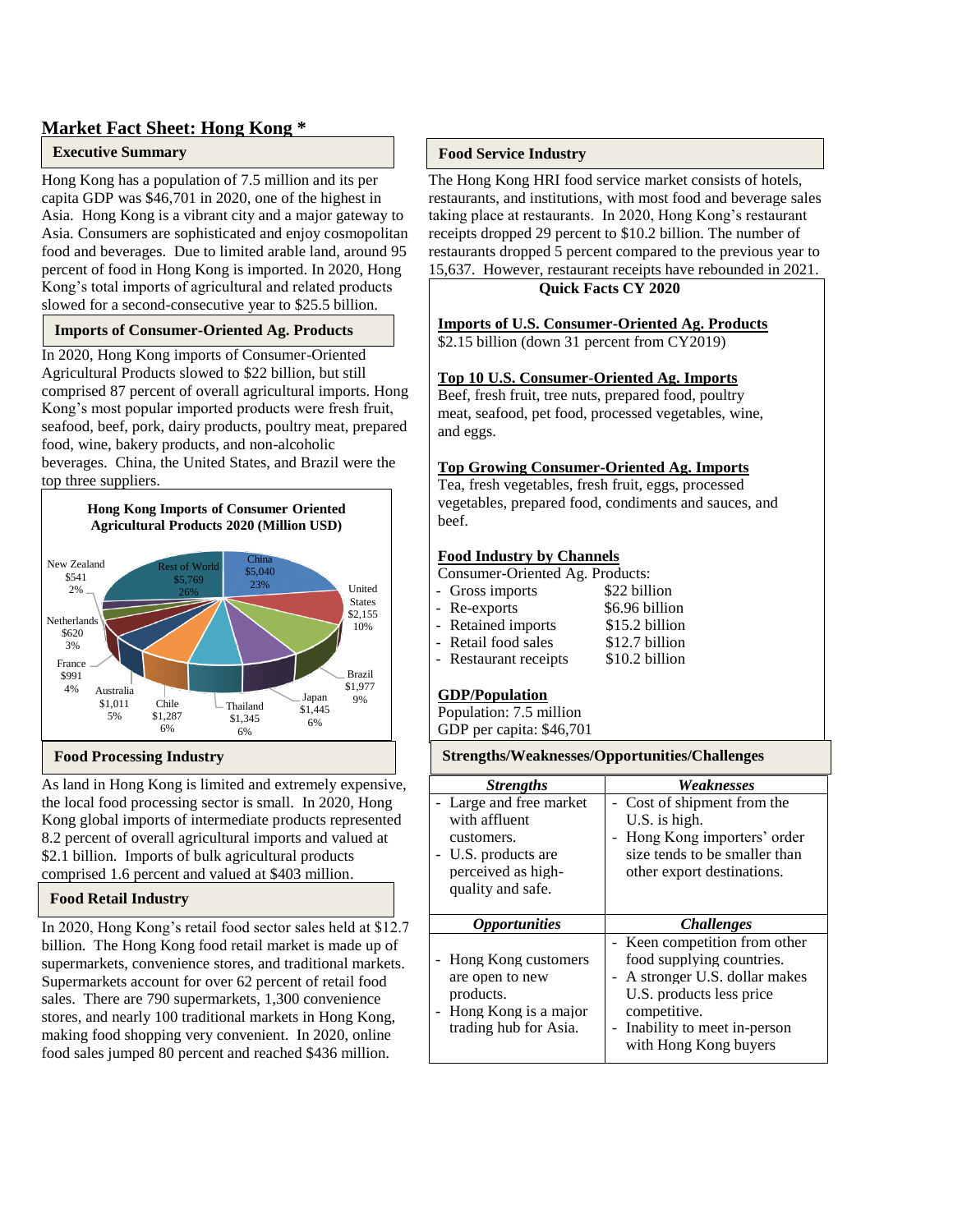#### **SECTION I. MARKET SUMMARY**

As a result of the COVID-19 pandemic, in 2020, Hong Kong's economy contracted 6.1 percent (real terms) from 2019. Ongoing and changing travel restrictions and quarantine requirements for inbound travelers have been the key drivers that decimated the tourism sector. While Hong Kong hosted 55.9 million travelers in 2019, only 3.6 million tourists visited in  $2020$ .<sup>1</sup> During the first ten months of  $2021$ , the number of visitors dropped to only slightly more than 72,000.<sup>2</sup> This has slowed economic activity but also food imports. As a result, in 2020, total exports of U.S. agricultural and related products to Hong Kong slowed for the second consecutive year to \$2.2 billion.<sup>3</sup> However, Hong Kong was the thirteenth-largest U.S. export market by value. Hong Kong was also the sixth largest export destination for U.S. consumer-oriented exports, despite exports slowing to their lowest level since 2009 at \$1.9 billion.<sup>4</sup> During the first ten months of 2021, these exports dropped 16 percent compared to the same period last year at \$1.28 billion.<sup>5</sup> Top U.S. agricultural exports to Hong Kong included: beef, tree nuts, fresh fruit, prepared food, seafood, poultry meat, pork, pet food, wine, and processed vegetables.<sup>6</sup>

Hong Kong still maintains one of the highest GDP per capita, standing at \$46,701 in 2020.<sup>7</sup> In addition to being a dynamic market, Hong Kong has traditionally served as a trading hub where buyers make purchasing decisions for a vast range of consumer-oriented products that are transshipped to China and other parts of Asia. Most of Macau's food imports are purchased, consolidated, and shipped via Hong Kong.

Due to land constraints, local agricultural production in Hong Kong is minimal. As a market which imports 95 percent of local food requirements, Hong Kong at large welcomes foods from around the world and its import regime is transparent. Food and beverage products are imported to Hong Kong without tax or duty with the exception of four commodities, namely liquor, tobacco, hydrocarbon oil, and methyl alcohol. For more information on Hong Kong food import regulations, please refer to [FAIRS Country Report.](https://www.fas.usda.gov/data/hong-kong-food-and-agricultural-import-regulations-and-standards-country-report)

| <b>Advantages</b>                               | <b>Challenges</b>                                |
|-------------------------------------------------|--------------------------------------------------|
| Hong Kong is one of the top markets in the      | Transportation time and costs, combined with     |
| world for food and beverages, processed, fresh, | seasonality determining product availability     |
| and frozen gourmet products. U.S. exports of    | (e.g. fresh produce) associated with importing   |
| consumer-oriented agricultural products to      | U.S. food and beverage products to Hong Kong     |
| Hong Kong were \$1.9 billion, making it the     | can make them less competitive than products     |
| sixth-largest market for the United States in   | available from regional suppliers such as China, |
| 2020.                                           | Australia, and New Zealand.                      |
| Hong Kong is a major trading hub where buyers   | The importance of Hong Kong as a                 |
| make purchasing decisions for a vast range of   | transshipment point and buying center for        |
| consumer-oriented products that are             | regional markets is not widely known to U.S.     |
| transshipped to China and other parts of Asia.  | exporters.                                       |

**Table 1 – Major Advantages and Challenges in the Hong Kong Market**

<sup>&</sup>lt;sup>1</sup> Hong Kong Tourism Board

<sup>2</sup> Hong Kong Tourism Board

<sup>3</sup> USDA/FAS Bico Reports, U.S. Census Bureau Trade Data

<sup>4</sup> USDA/FAS Bico Reports, U.S. Census Bureau Trade Data

<sup>5</sup> USDA/FAS Bico Reports, U.S. Census Bureau Trade Data

<sup>6</sup> USDA/FAS Bico Reports, U.S. Census Bureau Trade Data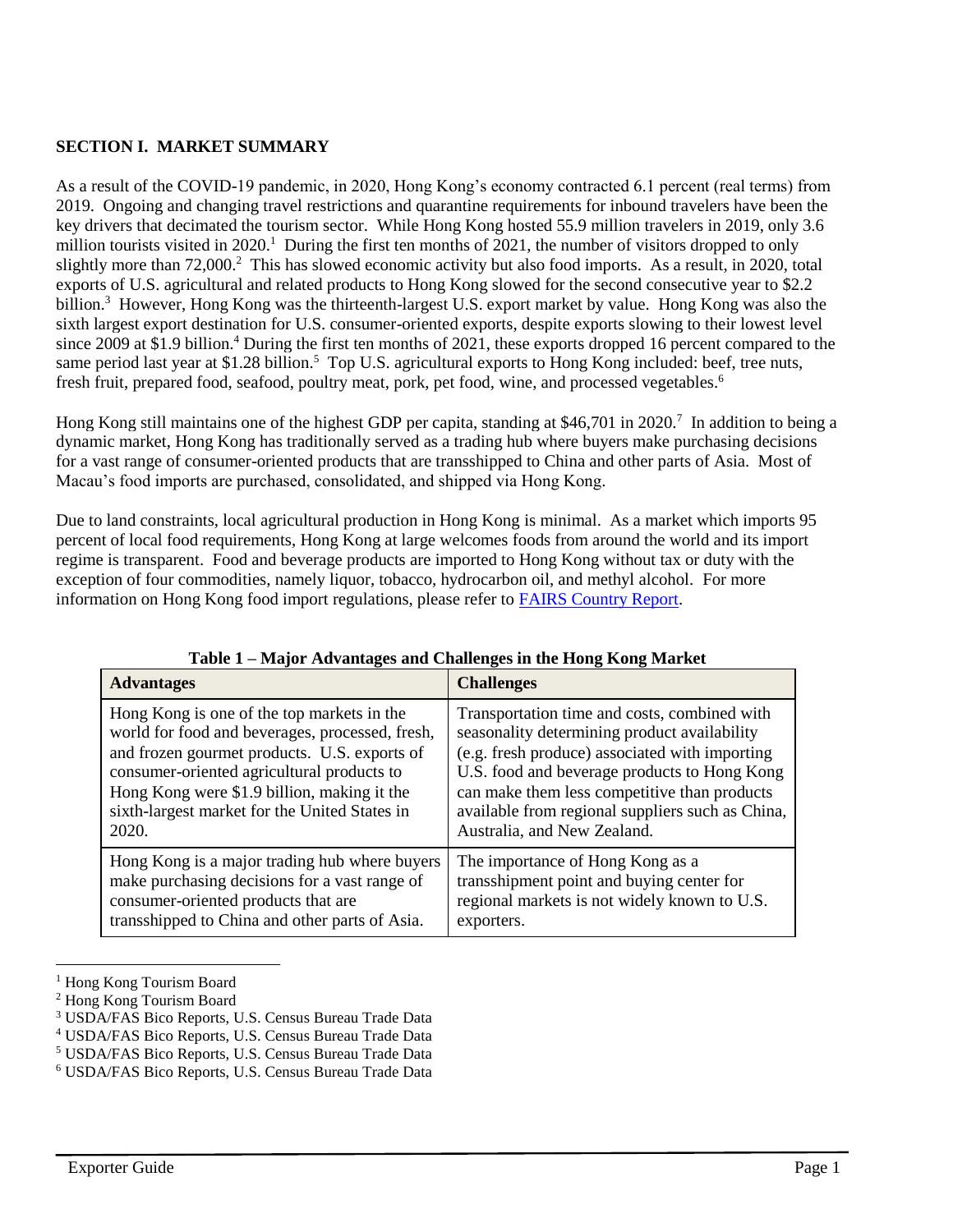| U.S. food products enjoy an excellent reputation<br>among Hong Kong consumers, as they are<br>renowned as high-quality and safe.           | Hong Kong labeling requirements and residue<br>standards can impact trade.                                                  |
|--------------------------------------------------------------------------------------------------------------------------------------------|-----------------------------------------------------------------------------------------------------------------------------|
| Hong Kong is a quality and trend-driven<br>market, so price is not always the most<br>important factor for food and beverage<br>purchases. | Hong Kong has imposed entry restrictions under<br>COVID-19 and that hindered tourism and in-<br>person business activities. |

# **SECTION II. EXPORTER BUSINESS TIPS**

#### **Importer Lists**

ATO Hong Kong can provide a list of importers to U.S. exporters. Please contact us at [Atohongkong@usda.gov](mailto:Atohongkong@usda.gov) for further information.

#### **Language**

The official written languages in Hong Kong are Chinese and English. The official spoken languages are Cantonese (the prominent Chinese dialect in Hong Kong and South China) and English. English is commonly used in business transactions and many citizens are trilingual.

#### **Travel to Hong Kong**

Hong Kong is a Special Administrative Region of mainland China with a distinct customs and immigration border with four land border crossings to mainland China. U.S. passport holders do not need a visa to enter Hong Kong, but they do need a visa to enter mainland China. In response to the COVID-19 pandemic, Hong Kong maintains strict border and quarantine measures. As these requirements are constantly evolving, U.S. travelers are advised to check the U.S. Consulate General's website for the [latest travel guidance.](https://hk.usconsulate.gov/covid-19-information/)

#### **Legal System**

Under the principle of "one country, two systems," Hong Kong's legal system, which is different from that of mainland China, is based on the British common law, supplemented by written laws and an independent judiciary.

#### **Payment**

Hong Kong importers accept letters of credit, but after a trading relationship is established, may seek to obtain payment by open account to reduce transaction costs.

#### **General Consumer Tastes and Preferences**

Within Hong Kong food and beverage imports, consumer interest in healthy lifestyle products continues to grow. Innovative products that offer sustainable production and nutritional value at a reasonable cost with convenient preparation are in demand. Busy schedules and dual income families are driving the search for readyto-cook and frozen options for home preparation and premium, healthy options in food service outlets. Consumers are increasingly interested in the origin of their food and production background both at retail and restaurant levels. They consider these aspects when making purchasing decisions.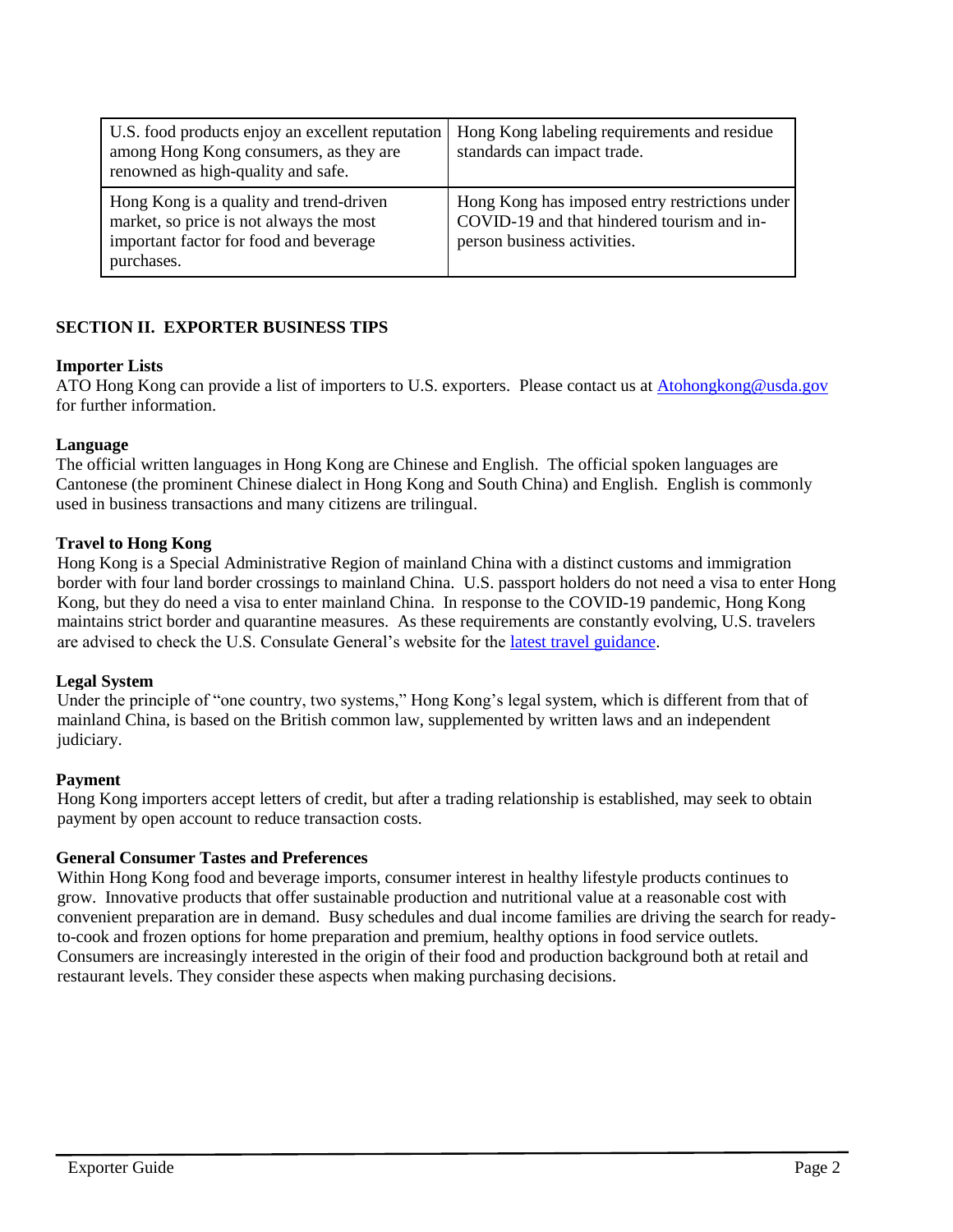# **SECTION III. IMPORT FOOD STANDARDS & REGULATIONS and IMPORT PROCEDURES**

Being a Special Administrative Region of China, Hong Kong maintains food and agricultural import regulations autonomous to those in mainland China. In Hong Kong, food intended for sale must be fit for human consumption as defined under the legal framework for food safety control in Part V of the [Public Health and](https://www.elegislation.gov.hk/hk/cap132)  [Municipal Services Ordinance, Cap.132](https://www.elegislation.gov.hk/hk/cap132) and subsidiary legislation. Hong Kong draws reference from Codex and the World Organization for Animal Health (OIE) in the context of food safety standards and animal health standards in setting, or in lieu of, domestic regulations.

#### **Labelling**

The sale of prepackaged food in Hong Kong must comply with the labeling requirements for name, ingredients, date, storage and use instructions, manufacturer information, weight, and nutrition. The marking or labeling of prepackaged food can be in either English or Chinese, or in both languages. If both languages appear in the labeling or marking of prepackaged food, the name of the food, nutritional labeling, and the list of ingredients must appear in both languages. However, the Hong Kong government accepts labeling stickers. There are many cases, particularly for small sales items, that U.S. products are imported into Hong Kong with U.S. labels, and then importers apply label stickers on the packaging to comply with Hong Kong's food labeling requirements. At present, the Hong Kong government does not have any regulations regarding the labeling of genetically engineered (GE) food products. The government makes no distinction between conventional and GE foods in regulating food safety.

The Hong Kong government's position on GE food is to encourage the trade to practice voluntary labeling. The guidelines for voluntary labeling, established in 2006, do not recommend negative labeling such as GE free and free from GE ingredients. Additional declaration on the food label is recommended when significant modifications of the food, e.g., composition, nutrition value, level of anti-nutritional factors, natural toxicant, presence of allergen, intended use, introduction of an animal gene, etc., have taken place. For more details, please refer to GAIN Report: [Agricultural Biotechnology Annual.](https://www.fas.usda.gov/data/hong-kong-agricultural-biotechnology-annual-5)

Hong Kong does not have specific regulations for labelling organic products. The Hong Kong Organic Center allows products to carry their organic logos provided that they can fulfill the Center's certification requirements. Hong Kong allows USDA organic labels.

#### **Certification**

The importation of meats, eggs, milk, and frozen confections are required to provide health certificates. The Center for Food Safety of the Food and Environmental Hygiene Department (FEHD) is responsible for issuing import licenses for these foods to Hong Kong importers. U.S. exporters need to provide health certificates to their importers so that they can obtain import licenses. In addition, the importation of seafood products that are eaten raw, such as oysters, require health certificates under administrative order. Other general food items can be imported to Hong Kong without certification.

#### **Import Duties and Permits**

Hong Kong is a free port, imposing duties on only four products- liquor, tobacco, hydrocarbon oils, and methyl alcohol-which are also taxed domestically at the same rate. Local importers must apply for a license from the Hong Kong Customs and Excise Department for the importation of dutiable commodities. In addition, a licensed importer must apply for a permit for each and every consignment. The current duties are as follows:

> Cigarettes per 1000 sticks: US\$245 (HK\$1906) Cigars per kg: US\$316 (HK\$2455) Beer and liquor with less than 30 percent alcohol: 0% Liquor with more than 30 percent alcohol: 100%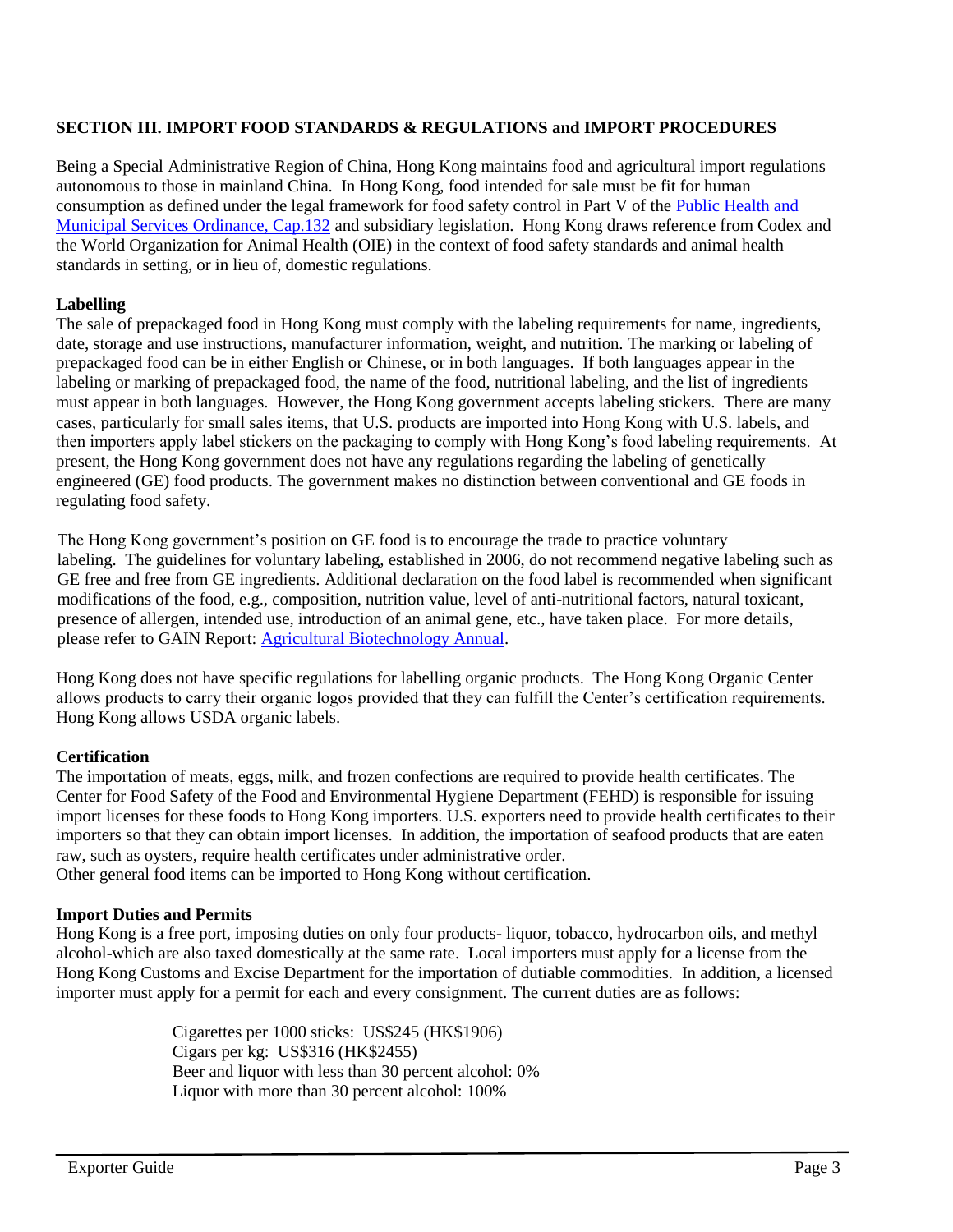Under the amended Dutiable Commodities Ordinance, Cap. 109, Hong Kong wine/liquor traders are not required to apply for any licenses or permits for the import or export, manufacture, storage, or movement of wine and liquor with an alcoholic strength of less than 30 percent by volume. No valuation of the alcoholic beverages concerned for duty purpose is required. However, the existing licensing/permit control on liquors with an alcoholic strength of more than 30 percent by volume measured at a temperature of 20 degree Celsius remains unchanged.

To facilitate the customs clearance for wine and alcoholic beverages, traders are encouraged to provide a clear description in the freight/shipping documents of the type of liquor and the alcoholic strength of the respective consignment. [GAIN Report HK1810](https://www.fas.usda.gov/data/hong-kong-import-regulations-alcoholic-drinks-hong-kong-and-macau) provides general information on Hong Kong's import regulations for alcoholic drinks. For more information on Hong Kong food import regulations, please refer to [FAIRS Country](https://www.fas.usda.gov/data/hong-kong-food-and-agricultural-import-regulations-and-standards-country-report)  [Report.](https://www.fas.usda.gov/data/hong-kong-food-and-agricultural-import-regulations-and-standards-country-report)

# **SECTION IV. MARKET SECTOR STRUCTURE AND TRENDS**

The retail and hotel, restaurant, and institutional (HRI) sectors present the best opportunity for U.S. exporters. The food processing sector in Hong Kong is relatively small and presents minimal opportunity for market development.

# **Food Retail Sector**

The Hong Kong food retail market is made up of supermarkets, convenience stores, and traditional markets.

| <b>Channel</b>           | 2016  | 2017  | 2018 | 2019  | 2020  | <b>Share</b><br>(2020) | Growth<br>$(20 \text{ vs } 19)$ |
|--------------------------|-------|-------|------|-------|-------|------------------------|---------------------------------|
| Supermarket/Dept. Stores | 6.80  | 6.85  | 7.12 | 7.18  | 7.89  | 62%                    | $+10%$                          |
| Other outlets            | 5.26  | 5.43  | 5.68 | 5.49  | 4.79  | 38%                    | $-13%$                          |
| Total                    | 12.06 | 12.28 | 12.8 | 12.67 | 12.68 | 100%                   | $+0.06%$                        |

**Table 2 – Food and Beverage Retail Sales in Hong Kong (Billion USD)**<sup>8</sup>

"Supermarket/Department Stores" include sales of supermarkets, convenience stores, and food and beverage sections at department stores. They are the modern grocery outlets that provide consumers with convenient and high-quality options. In addition to groceries, these stores offer a more comprehensive shopping experience with increased items of fresh food, bread and pastry, organic options, and hot takeout meals.

"Other outlets" refers to the traditional markets, also called wet markets, mom-and-pop stores, bakeries, fresh fruits stalls, etc. These outlets are usually smaller in scale and U.S. food exporters probably need to work with local importers/agents to place products in this sector of the market. Some Hong Kong consumers prefer these stores due to proximities, established relationships, and perception that meat, fish, and produce in traditional shops are fresher.

Although the number of supermarket outlets is expected to remain stable, the market share for supermarket sales is expected to continue growing in the future at the expense of traditional street markets. The supermarket's share in terms of total retail sales rose from 44 percent of total sales in 1995 to 62 percent in 2020.

<sup>8</sup> Hong Kong Census and Statistics Department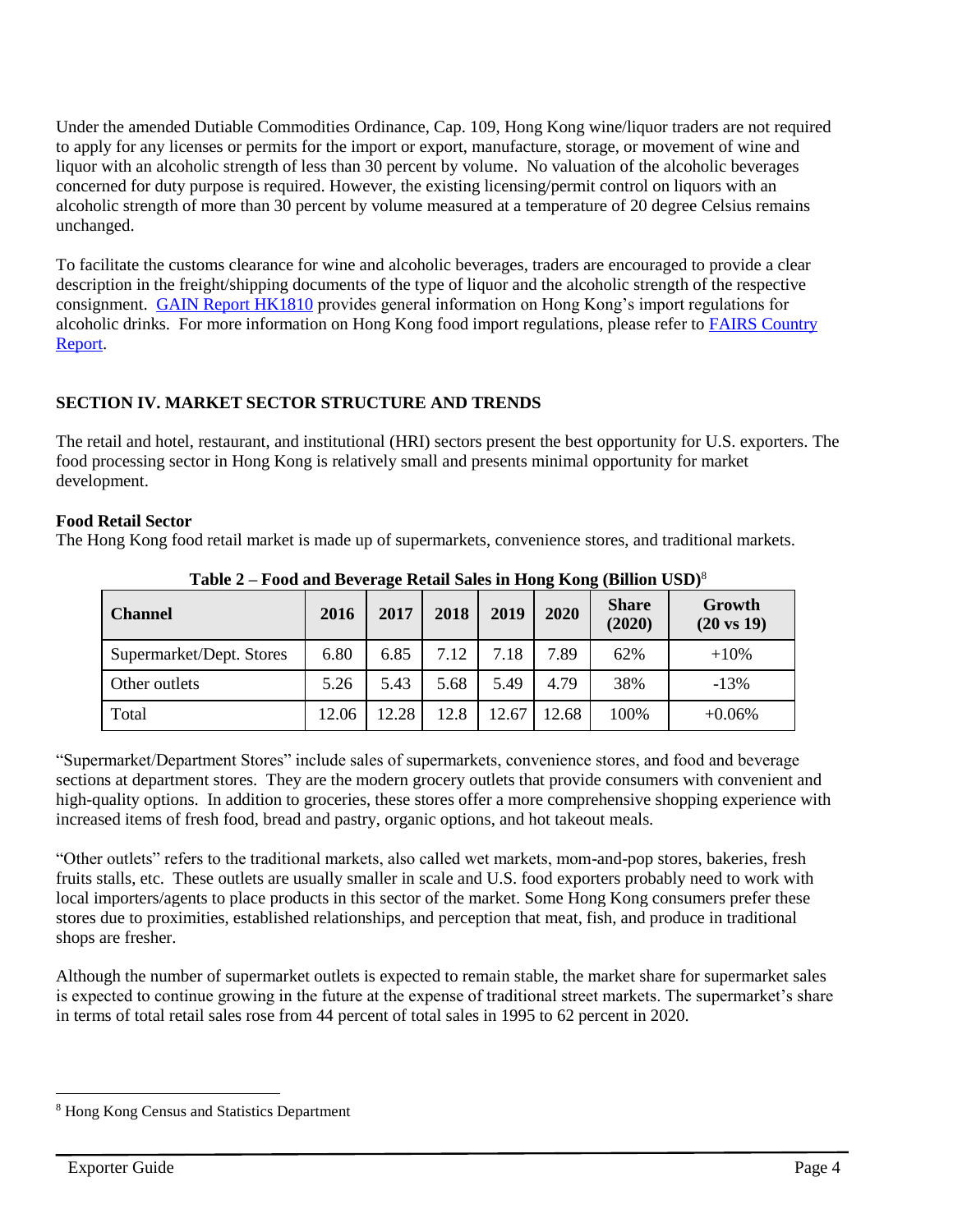

**Chart 1 – Food and Beverage Retail Sales in Hong Kong (Billion USD)**<sup>9</sup>

Online shopping continues to grow especially under COVID-19. In 2020, food and drink e-commerce reached \$436 million, a significant increase of 80 percent over 2019, and it is estimated to reach \$554 million<sup>10</sup> by 2025.

For more information on the Hong Kong Food Retail Sector, please refer to [GAIN Report HK2021-0035.](https://www.usfoods-hongkong.net/wps/wp-content/uploads/Retail-Foods_Hong-Kong_Hong-Kong_06-30-2021.pdf)

# **Hotel, Restaurant, and Institutional (HRI) Sector**

### **Hotels**

There are over 310 hotels providing over 87,000 rooms for visitors to Hong Kong.<sup>11</sup> While tourism dropped significantly over the last two years, hotels in Hong Kong have been reportedly able to stay at about 70 percent capacity with some offering quarantine-packages for incoming travelers or staycations to local customers unable to travel abroad.

# **Restaurants**

Hong Kong boasts over 15,000 eateries which range from local favorites to high-end fine dining outlets.<sup>12</sup> In 2020, the number of restaurants dropped 5 percent compared to 2019. The Michelin guide 2021 stars 66 Hong Kong restaurants, including seven three-starred establishments, outnumbering the five restaurants in New York City and in London that won the same three stars recognition.<sup>13</sup>

In 2020, the value of Hong Kong restaurant food and beverage purchases lowered 28 percent to \$3.31 billion. Generated estimated sales also dropped 29 percent to \$10.17 billion compared to 2019. In addition, the share of dinning in sales dropped to 56 percent of total food service sales compared to 86 percent in 2019<sup>14</sup>. The sharp decrease was due to lower tourism and social distancing restrictions under COVID-19. However, restaurants receipts in 2021 have begun to recover with the ease of social distancing and other local restrictions.

| Table 3 – Hong Kong Restaurants Purchases and Receipts (Billion USD) <sup>15</sup> |  |  |  |
|------------------------------------------------------------------------------------|--|--|--|
|                                                                                    |  |  |  |

|                             | 2018    | 2019    | 2020    | Growth $(20 \text{ vs } 19)$ |
|-----------------------------|---------|---------|---------|------------------------------|
| <b>Restaurant Purchases</b> | \$4.88  | \$4.63  | \$3.31  | $-28%$                       |
| <b>Restaurant Receipts</b>  | \$15.33 | \$14.42 | \$10.17 | $-29%$                       |

 $\overline{\phantom{a}}$ <sup>9</sup> Hong Kong Census and Statistics Department

<sup>&</sup>lt;sup>10</sup> "Food and Drink E-Commerce in Hong Kong, China", Euromonitor International

<sup>11</sup> Hong Kong Tourism Board

<sup>&</sup>lt;sup>12</sup> "Consumer Foodservice in Hong Kong", Euromonitor International

<sup>13</sup> Michelin Guide 2021

<sup>14</sup> "Consumer Foodservice in Hong Kong", Euromonitor International

<sup>15</sup> Hong Kong Census and Statistics Department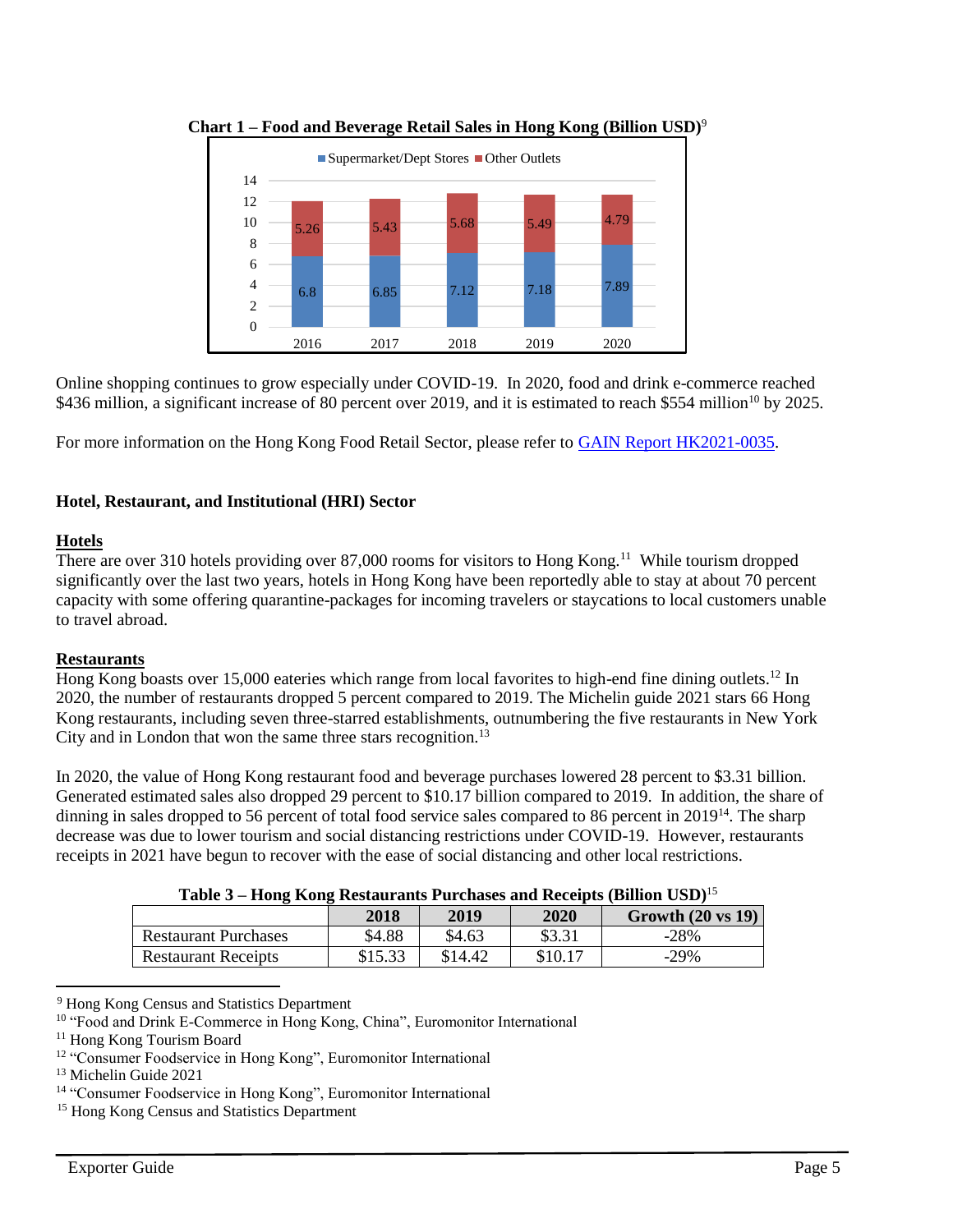# **Institutions**

Hong Kong's institutional foodservice sector consists of hospitals, residential care facilities, schools, prisons, and travel industry catering facilities. Many of these facilities, especially those operated by the government, purchase food supplies through tenders where price, quality, consistency, and stable supply matter. Experienced local importers are familiar with the process and requirements.

For more information on the Hong Kong Food Service Sector, please refer to [GAIN Report HK2021-0048.](https://www.usfoods-hongkong.net/wps/wp-content/uploads/Food-Service-Hotel-Restaurant-Institutional_Hong-Kong_Hong-Kong_09-30-2021.pdf)

#### **Food Processing Sector**

The food processing industry in Hong Kong is small compared to the food retail and HRI sectors. According to the latest figure (2019), total output of the local food processing industry was \$741 million.<sup>16</sup> Major local production include instant noodles, pasta, biscuits, pastries, cakes, and drinks. Other related activities include the canning, preserving, and processing of seafood (fish, shrimps, prawns, and crustaceans), and the manufacture of dairy products (fresh milk, yoghurt, and ice-cream), edible oils, and seasonings.

Based on the trade agreement between Hong Kong and China (called the Closer Economic Partnership Arrangement, or CEPA in short), all foods and beverages made in Hong Kong, subject to the CEPA's rules of origin, can enjoy duty-free access to the Chinese mainland. Processed food and beverages products not made in Hong Kong remain subject to rates according to China's tariff schedule.

The CEPA zero tariff product list includes aquamarine products, food and beverages, (certain dairy products such as yoghurt and cheese, certain prepared meats, certain sugar confectioneries and cocoa preparations; certain preserved meats and seafood, bread, biscuits, and cakes; preserved vegetables and fruits, fruit juices; sauces, water, etc.) leather, and fur products.

Processed food and beverages items must comply with Hong Kong rules of origin to be imported into China tariff-free. The rule of origin of individual products is determined by the manufacturing or processing operation. For example, milk and cream products are considered as "made in Hong Kong" when the manufacturing processes of mixing, freezing sterilization, and cooling are conducted in Hong Kong. The origin criteria for edible tree nuts are that the baking, seasoning, and/coating must take place in Hong Kong. In the case of ginseng, the principal manufacturing processes of cutting and grinding must be conducted in Hong Kong. More information on CEPA can be found at: [http://www.tid.gov.hk/english/cepa/.](http://www.tid.gov.hk/english/cepa/)

Food ingredients are sourced both through direct import by food processors and through consolidators. Hong Kong traders and end-users tend to stay with suppliers with whom they have a relationship. While exporters would do well exploring all channels, patience and understanding are required to establish a relationship of trust before trading can begin.

# **Outlook for 2021/2022**

COVID-19 has adversely affected Hong Kong's economy which contracted 6.1 percent in 2020. One of key factors was the city's travel restrictions and quarantine requirements on inbound travelers that significantly hindered tourism and in-person economic activities. In 2020, as most Hong Kong citizens did not travel abroad, food retail sales were maintained at the same level at \$12.7 billion. However, the number of travelers dropped nearly 94 percent to 3.6 million, and food service sales dropped 29 percent to \$10 billion. The Hong Kong government has since implemented multiple measures to alleviate the impact of the pandemic and revive the

<sup>&</sup>lt;sup>16</sup> Hong Kong Trade Development Council - "Processed Food and Beverages Industry in Hong Kong"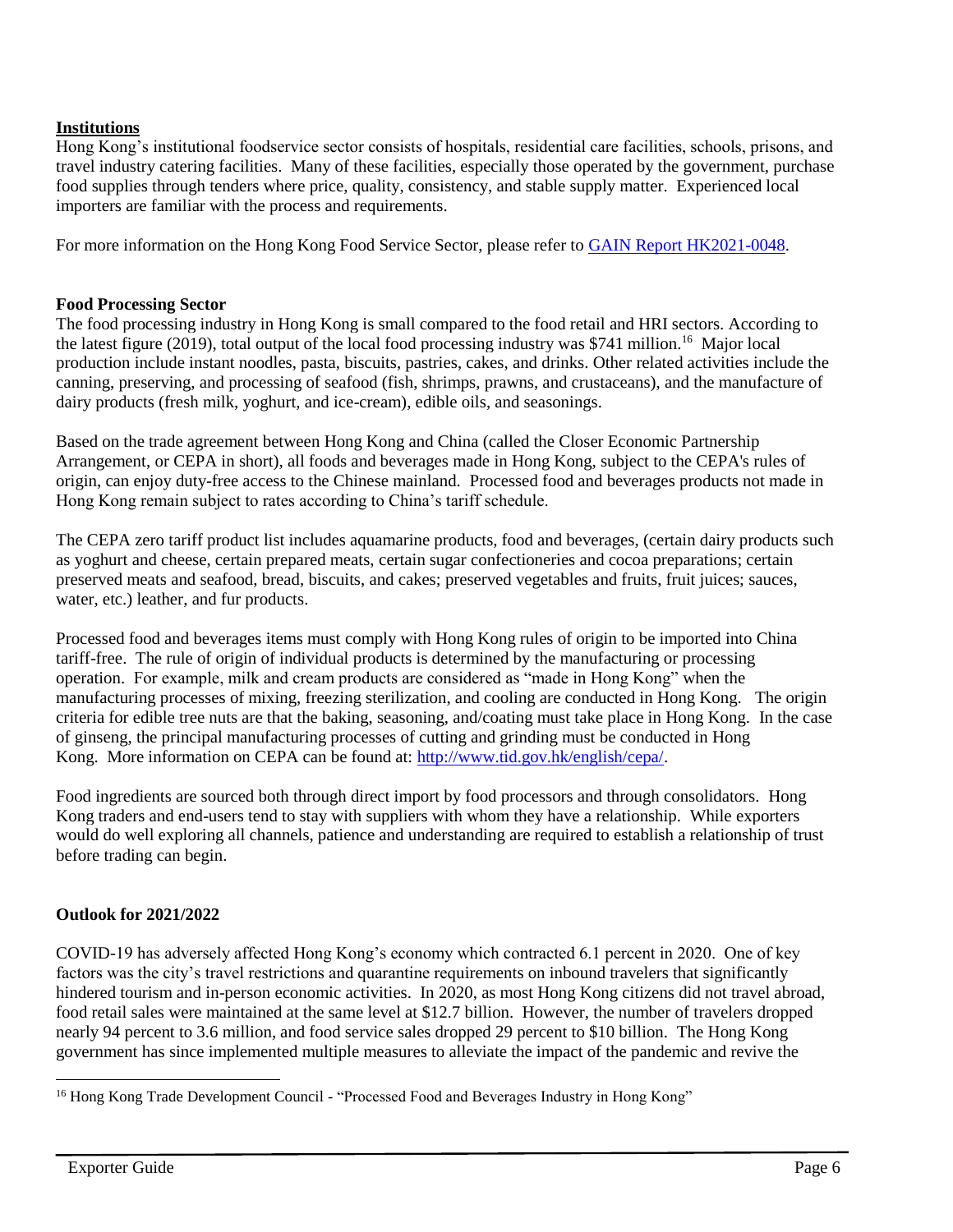economy, including the anti-epidemic fund at \$40 billion<sup>17</sup> and the consumption vouchers scheme at \$4.6 billion<sup>18</sup>, and there have been signs of recovery. For the first ten months of 2021, food retail sales were \$10 billion, representing a modest drop of 5.6 percent over the same period in 2020. On the other hand, restaurant receipts were \$8.7 billion for the first nine months of 2021, a rebound of 12.9 percent over the same period in 2020. Moreover, Hong Kong global imports of consumer-oriented agricultural products were \$19.8 billion, an increase of 7.7 percent over the same period in 2020.

According to local statistics, Hong Kong's economy expanded by 5.4 percent year-on-year in real terms in the third quarter of 2021, after an increase of 7.6 percent (year-on-year) in the preceding quarter. Considering the actual outturn in the first three quarters of the year, the Government forecasts Hong Kong's real GDP growth for 2021 is 6.4 percent.<sup>19</sup> Hong Kong's economy is expected to continue to grow in 2022 depending on improvements in the global COVID-19 situation, and the reopening of international borders.

In the past year, agriculture and food trade to Hong Kong has also been impacted by the ongoing global supply chain disruptions. A situation that will continue to impact shipping arrivals, and domestic food prices. For more information on the impact on local consumers and traders please see [GAIN report.](https://apps.fas.usda.gov/newgainapi/api/Report/DownloadReportByFileName?fileName=Hong%20Kong%20Food%20Consumers%20Feel%20the%20Pinch%20of%20Supply%20Chain%20Disruptions_Hong%20Kong_Hong%20Kong_11-14-2021)

### **Trends in Promotional/Marketing Strategies and Tactics**

- Identify key players for the products ATO Hong Kong can provide lists of importers, distributors, commodity cooperators, and regional business groups to U.S. exporters.
- Test marketing may be required prior to establishing a presence in the market.
- Communicate product benefits to end-users although distributors maintain relationships with their customers as end users assert influence over the buying decisions, it is important to directly educate all stakeholders as to the features and benefits of your products.
- Stay flexible in joining trade shows digitally or engage virtually with Hong Kong customers. While Hong Kong has previously hosted dozens of in-person international food and beverage shows per year, strict quarantine requirements on inbound travelers have forced shows to change locations or formats. Be open to highlighting and demonstrating the versatility of U.S. food products in different formats/platforms until travel conditions normalize.
- Stage menu promotions with major restaurant chains to restate benefits.
- Once travel reopens, invite restaurant owners/chefs to seminars and/or to the United States ATO Hong Kong/ cooperators organize seminars and trade missions to the United States to introduce U.S. products, meet U.S. exporters, and develop trade relationships important to long-term success.

<sup>17</sup> Hong Kong SAR Government

<sup>18</sup> South China Morning Post

<sup>&</sup>lt;sup>19</sup> "Economic and Trade Information on Hong Kong", Hong Kong Trade Development Council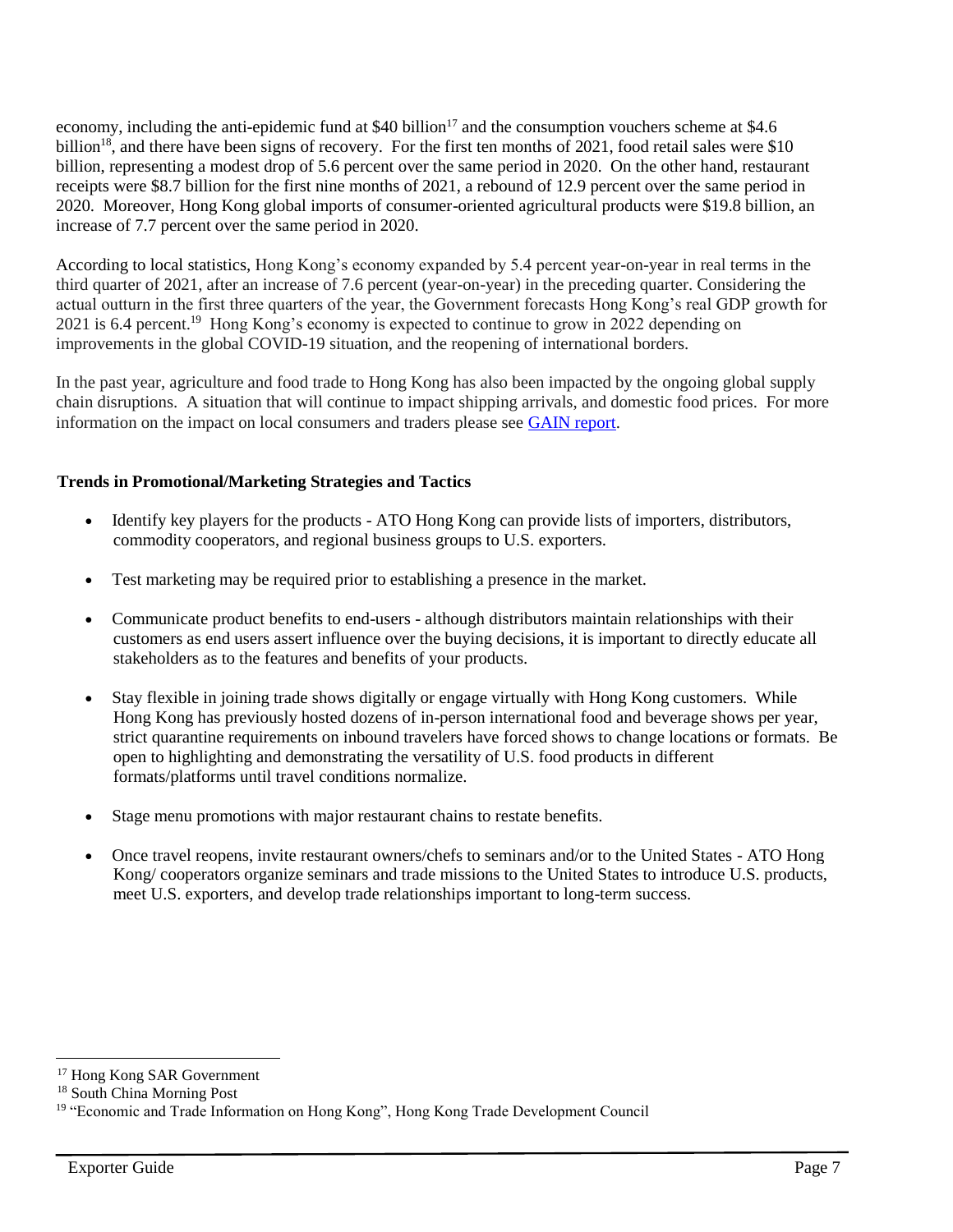# **SECTION V. AGRICULTURAL AND FOOD IMPORTS**

Due to land constraints, Hong Kong produces a minimal amount of its food requirements, depending on global sources to meet about 95 percent of its needs**.** Hong Kong imports of Consumer-Oriented Agricultural Products from all origins reached \$22 billion in 2020.

|                            |        | <b>Calendar Year (Value: USD million)</b> | Growth | <b>Share</b> |        |         |      |
|----------------------------|--------|-------------------------------------------|--------|--------------|--------|---------|------|
| <b>Partner</b>             | 2016   | 2017                                      | 2018   | 2019         | 2020   | 20 v 19 | 2020 |
| China                      | 4,851  | 5,089                                     | 5,161  | 4,969        | 5,040  | 1%      | 23%  |
| <b>United States</b>       | 4,146  | 4,346                                     | 4,298  | 3,375        | 2,155  | $-36%$  | 10%  |
| Brazil                     | 2,047  | 2,234                                     | 2,475  | 1,998        | 1,977  | $-1\%$  | 9%   |
| Japan                      | 1,227  | 1,196                                     | 1,373  | 1,337        | 1,445  | 8%      | 7%   |
| Thailand                   | 883    | 847                                       | 929    | 1,039        | 1,345  | 30%     | 6%   |
| Chile                      | 822    | 698                                       | 1,205  | 1,436        | 1,287  | $-10%$  | 6%   |
| Australia                  | 1,329  | 1,321                                     | 1,220  | 1,140        | 1,011  | $-11%$  | 5%   |
| France                     | 1,480  | 1,438                                     | 1,540  | 1,179        | 991    | $-16%$  | 4%   |
| <b>Netherlands</b>         | 1,222  | 1,082                                     | 999    | 854          | 620    | $-27%$  | 3%   |
| New Zealand                | 388    | 481                                       | 541    | 672          | 541    | $-20%$  | 2%   |
| Total of Top 10 Partners   | 18,395 | 18,733                                    | 19,740 | 18,001       | 16,411 | $-9%$   | 74%  |
| Total of Rest of the World | 6,651  | 6,813                                     | 6,850  | 6,455        | 5,769  | $-11%$  | 26%  |
| World                      | 25,046 | 25,546                                    | 26,590 | 24,456       | 22,180 | $-9\%$  | 100% |

**Table 4 – Hong Kong Imports of Consumer-Oriented Ag. Products (2016-2020)**<sup>20</sup>

**Table 5 – Top 10 Hong Kong Imports of Consumer-Oriented Agricultural Products and Competition**<sup>21</sup>

| Consumer Oriented rightentural Frounces and Competition |                |              |                                           |  |  |
|---------------------------------------------------------|----------------|--------------|-------------------------------------------|--|--|
| <b>Product Category</b>                                 |                |              | <b>Major Supply Sources</b> <sup>22</sup> |  |  |
| <b>Fresh Fruit</b>                                      |                |              | 1. Chile $-34%$                           |  |  |
| Gross Imports                                           | \$3.68 billion | 1,804,167 MT | 2. Thailand $-22\%$                       |  |  |
| <b>Retained Imports</b>                                 | \$1.15 billion | 618,089 MT   | 4. United States – 7%                     |  |  |
| <b>Fish Products</b>                                    |                |              | 1. China $-35%$                           |  |  |
| Gross Imports                                           | \$3 billion    | 331,297 MT   | 2. Japan $-16%$                           |  |  |
| <b>Retained Imports</b>                                 | \$2.61 billion | 291,012 MT   | 6. United States $-3\%$                   |  |  |
| <b>Beef and Beef Products</b>                           |                |              | 1. Brazil $-44%$                          |  |  |
| Gross Imports                                           | \$2.92 billion | 719,694 MT   | 2. United States $-23%$                   |  |  |
| <b>Retained Imports</b>                                 | \$2.8 billion  | 688,306 MT   | 3. Australia $-5\%$                       |  |  |
| <b>Pork and Pork Products</b>                           |                |              | 1. Brazil $-24%$                          |  |  |
| Gross Imports                                           | \$1.65 billion | 651,816 MT   | 2. China $-14%$                           |  |  |
| <b>Retained Imports</b>                                 | \$1.48 billion | 592,566 MT   | 6. United States $-7\%$                   |  |  |

<sup>20</sup> Calculations based on Trade Data Monitor data

<sup>21</sup> Calculations based on Trade Data Monitor data

<sup>22</sup> Ranking and market share by gross import value in 2020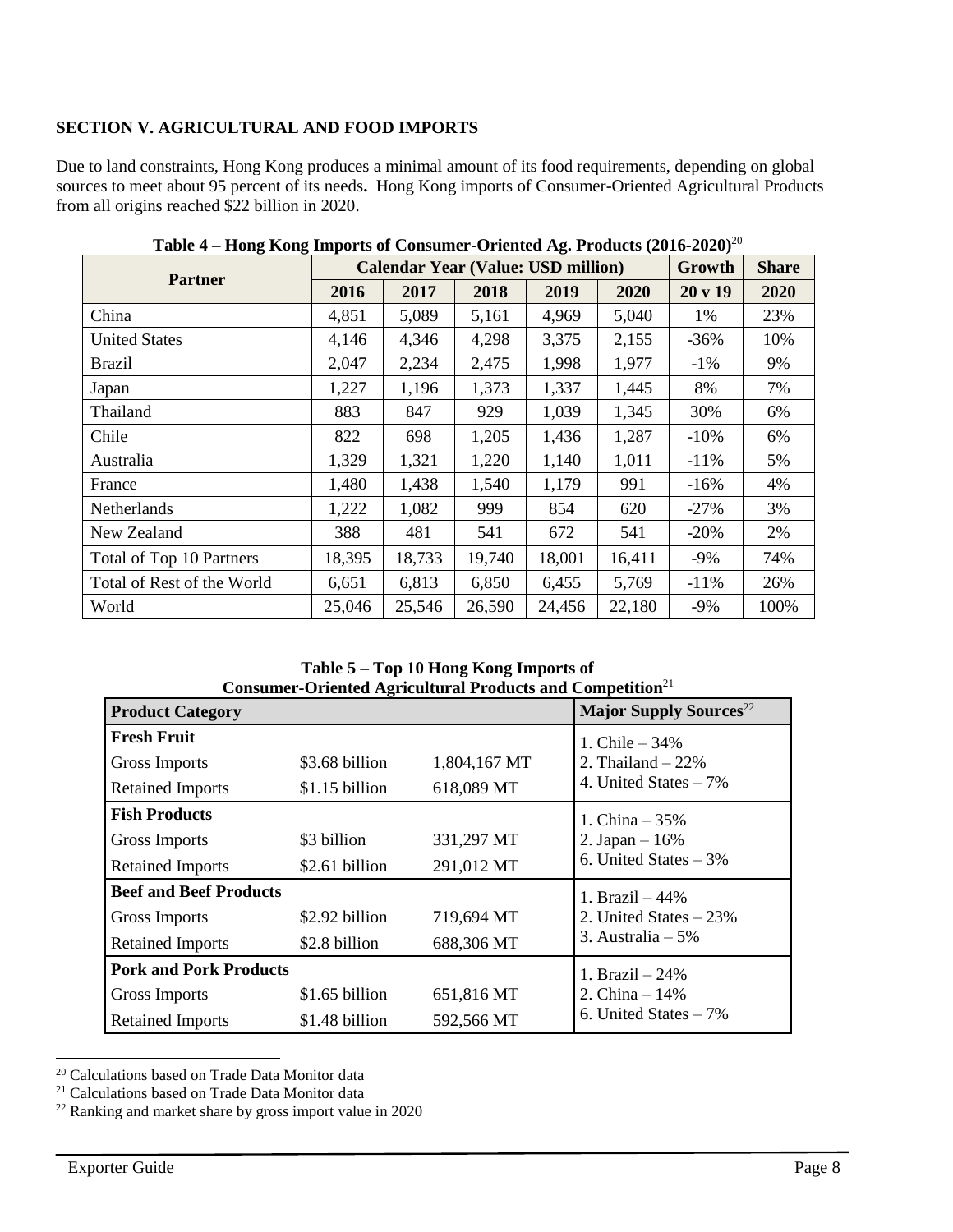| <b>Dairy Products</b>               |                  |                    | 1. Netherlands $-26%$    |
|-------------------------------------|------------------|--------------------|--------------------------|
| Gross Imports                       | $$1.36$ billion  | 261,998 MT         | 2. New Zealand $-22\%$   |
| <b>Retained Imports</b>             | \$700 million    | 205,349 MT         | 10. United States $-3\%$ |
| <b>Poultry Meat and Products</b>    |                  |                    | 1. China $-44%$          |
| Gross Imports                       | \$1.16 billion   | 566,968 MT         | 2. Brazil $-21%$         |
| <b>Retained Imports</b>             | \$1.01 billion   | 475,448 MT         | 3. United States $-9\%$  |
| <b>Soup and Other Prepared Food</b> |                  |                    | 1. United States $-18\%$ |
| Gross Imports                       | \$1.1 billion    | 140,173 MT         | 2. China $-18%$          |
| <b>Retained Imports</b>             | \$343 million    | 105,258 MT         | 3. Japan $-13%$          |
| <b>Wine and Related Products</b>    | 1. France $-60%$ |                    |                          |
| Gross Imports                       | \$1.06 billion   | 55 million liters  | 2. Australia $-10\%$     |
| <b>Retained Imports</b>             | \$923 million    | 47 million liters  | 5. United States - 5%    |
| <b>Bakery Products</b>              |                  |                    | 1. China $-37%$          |
| Gross Imports                       | \$870 million    | 302,234 MT         | 2. Japan $-20%$          |
| <b>Retained Imports</b>             | \$407 million    | 229,601 MT         | 9. United States $-3\%$  |
| <b>Non-Alcoholic Beverages</b>      |                  |                    | 1. China $-76%$          |
| Gross Imports                       | \$866 million    | 317 million liters | 2. Japan $-4%$           |
| <b>Retained Imports</b>             | \$745 million    | 189 million liters | 4. United States $-3\%$  |

# **SECTION IV. BEST PRODUCT PROSPECTS CATEGORIES**

| Imports of Consumer-Oriented Agricultural Products <sup>23</sup> |       |                      |                      |  |
|------------------------------------------------------------------|-------|----------------------|----------------------|--|
|                                                                  |       | (Value: USD million) | Average              |  |
| Category                                                         | 2016  | 2020                 | <b>Annual Growth</b> |  |
| Tea                                                              | 119   | 242                  | 19.39%               |  |
| Dog & Cat Food                                                   | 108   | 171                  | 12.12%               |  |
| <b>Fresh Vegetables</b>                                          | 459   | 712                  | 11.60%               |  |
| <b>Fresh Fruit</b>                                               | 2,595 | 3,680                | 9.13%                |  |
| Eggs & Products                                                  | 196   | 242                  | 5.32%                |  |
| <b>Processed Vegetables</b>                                      | 428   | 515                  | 4.72%                |  |
| Soup & Other Food Preparations                                   | 959   | 1,098                | 3.44%                |  |
| Condiments & Sauces                                              | 280   | 319                  | 3.34%                |  |
| Beef & Beef Products                                             | 2,606 | 2,917                | 2.86%                |  |

**Table 6 – Best Growths of Hong Kong's Imports of Consumer-Oriented Agricultural Products**<sup>23</sup>

 $\overline{a}$ <sup>23</sup> Calculations based on Trade Data Monitor data